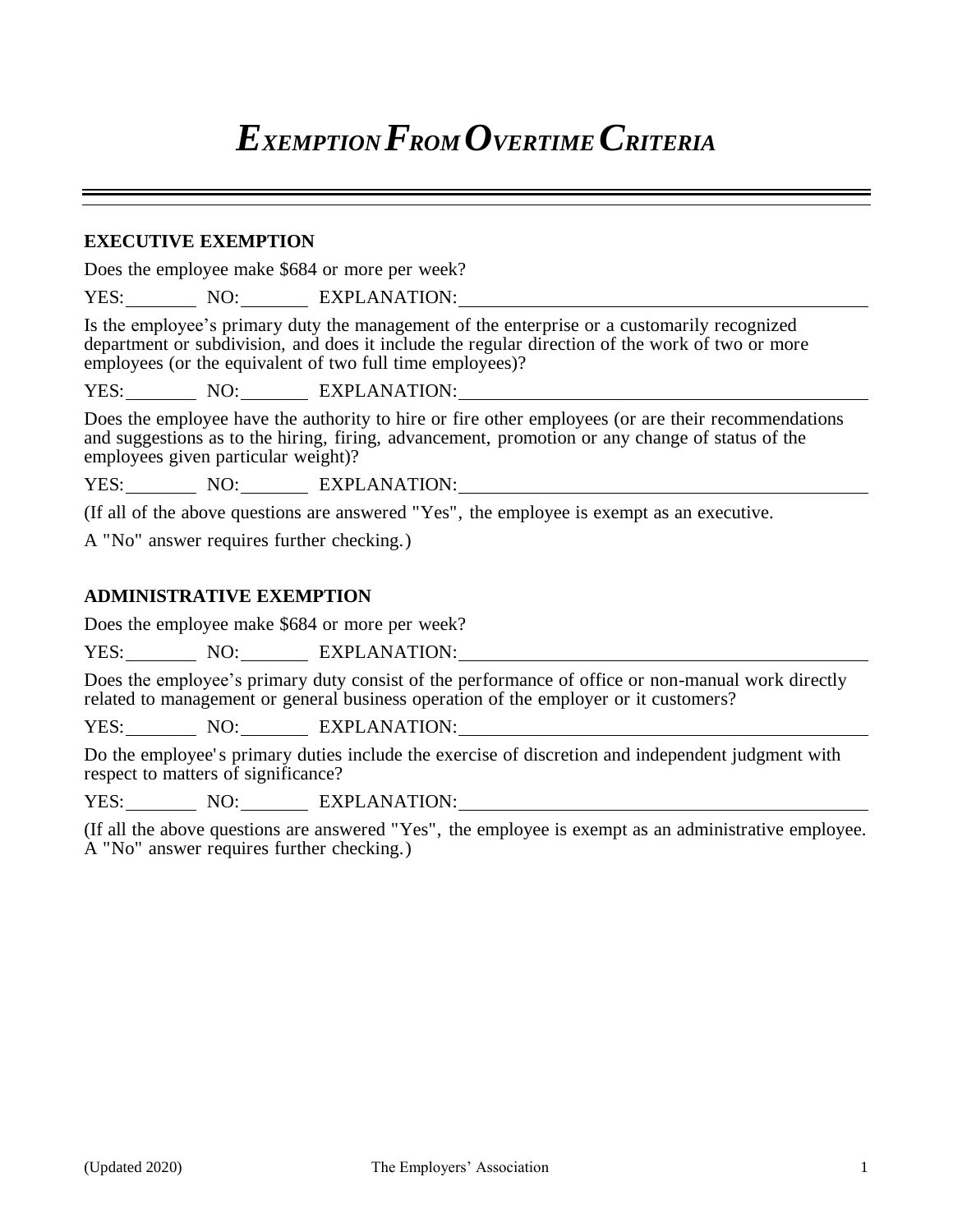## *EXEMPTION FROM OVERTIME CRITERIA*

#### **PROFESSIONAL EXEMPTION**

Is the employee paid on a salary or fee basis of \$684 or more per week?

YES: NO: EXPLANATION:

Does the primary duty consist of the performance of work requiring advanced knowledge (defined as work which is predominantly intellectual in character and which includes work requiring consistent exercise of discretion and Judgment.)?

YES: NO: EXPLANATION:

Is the employee's advanced knowledge typically acquired by a prolonged course of specialized intellectual instruction OR gained by specific technical experience equivalent to specialized instruction typically gained through a college degree program (not a trade school or community college program)?

YES: NO: EXPLANATION:

If all the above questions in are answered "Yes", the employee is exempt as a professional employee. A "No" answer requires further checking.

### **OR**

Is the employee paid on a salary or fee basis of \$684 or more per week?

YES: NO: EXPLANATION:

Whose primary duty consists of the performance of work requiring invention, imagination, originality or talents in recognized field of artistic or creative endeavor?

YES: NO: EXPLANATION:

If all the above questions in are answered "Yes", the employee is exempt as a creative professional employee. A "No" answer requires further checking.